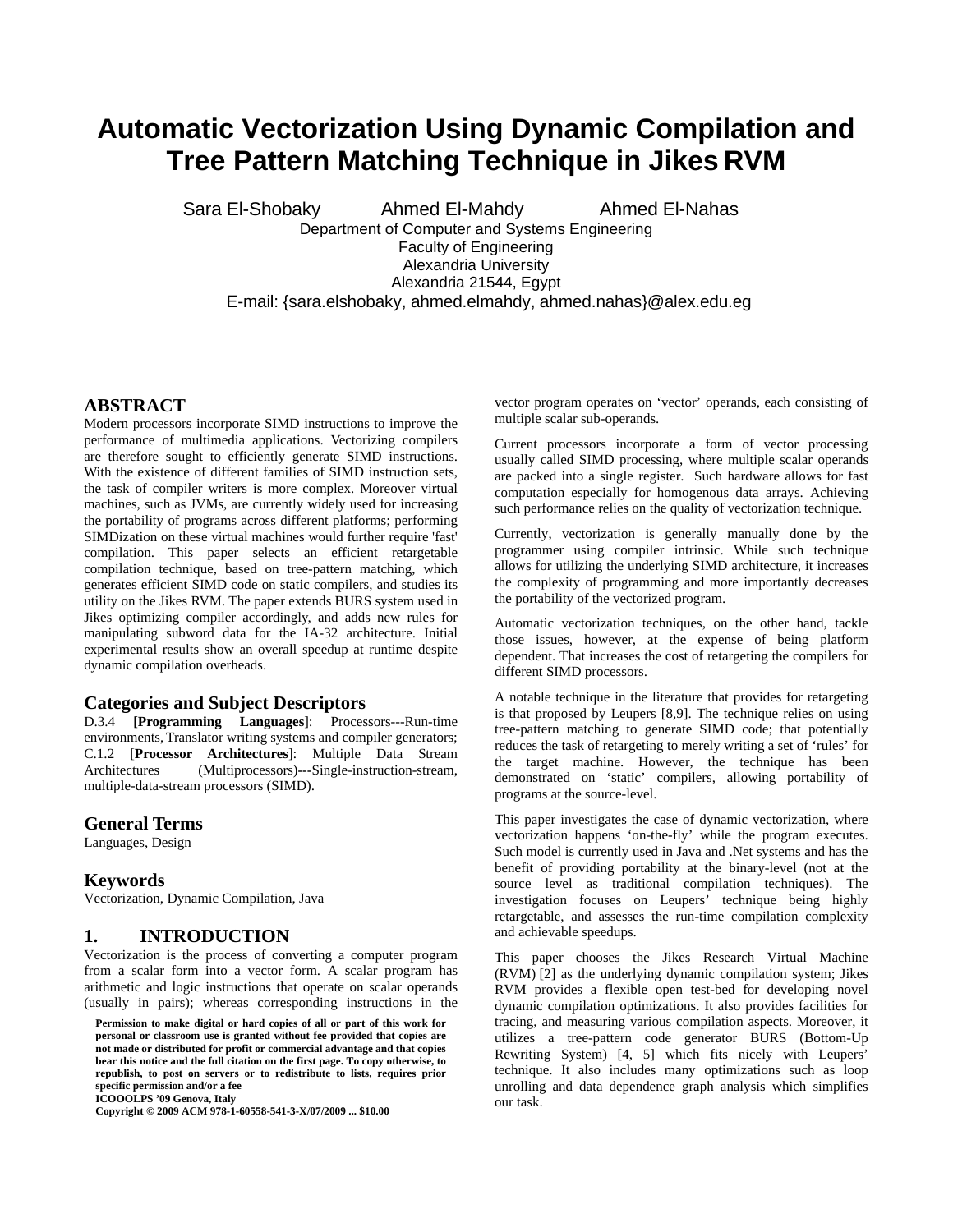The paper is organized as follows: Section 2 shows related work; Section 3 gives an overview of the Jikes Research Virtual Machine; Section 4 describes briefly the code selection technique proposed by Leupers. Section 5 contains description of the proposed method. Section 6 lists the limitations of the capabilities of the method. Section 7 presents the results of experiments with the implemented system. Section 8 concludes the paper.

## **2. RELATED WORK**

Distinct optimization techniques have been proposed to exploit SIMD instructions. In Krall and Lelait's [1] technique, a loop is unrolled and instructions from successive iterations that have adjacent memory references and independent are packed into one SIMD instruction [1]. This technique relies on the knowledge of the target instruction set which limits the unroll factor.

In the Intel C++/Fortran compiler [12], vectorization is decomposed into three phases: analysis, restructuring, and vector code generation; with a strong interaction between the first two phases. The program analysis phase performs control-flow, dataflow and data-dependence analysis to provide the compiler with useful information on where implicit parallelism in the source program can be exploited. Program restructuring phase focuses on converting the source program into a form that is more amenable to analysis and, eventually, vectorization. Then finally, vector code generation phase generates vector code for all vectorizable loops.

The GCC vectorizer [13,14] implements a loop-based vectorization technique with the adoption of a tree SSA (Static Single Assignment) optimization. The vectorizer applies a set of analyses on each loop, followed by the actual vector transformation for the loops that had successfully passed the analysis phase.

The SUIF vectorizer [15] implements a two phase source-tosource optimizer for multimedia instructions. In the first phase parallel loops are identified and instructions in the loop bodies are converted into vector instructions working on infinite length vectors. In the second phase, the code generation is applied to transform the vector operations into function calls. And vector operations that cannot be transformed will be converted back to parallel loops.

None of the above techniques uses tree pattern matching to generate SIMD instructions. Using tree pattern matching has the benefit of easier retargetability which is an advantage with the many different SIMD instruction sets in the literature. We therefore use Leupers' tree pattern matching in our dynamic compilation investigation.

## **3. THE JIKES RESEARCH VIRTUAL MACHINE (RVM)**

The Jikes RVM is designed for use in research on fundamental virtual machine design issues. It provides a flexible testbed to prototype new virtual machine technologies and to experiment with a large variety of design alternatives.

There are three different types of compilers in Jikes RVM: one of them is the optimizing compiler which is a dynamic compiler; it compiles methods while an application is running to generate

optimized code. Therefore, this optimizing compiler is the dynamic compiler used to implement the proposed vectorization technique.

The structure of the optimizing compiler is shown in Figure 1. The optimizing compiler begins by translating Java bytecodes into a *high-level intermediate representation (HIR)*. HIR is a registerbased intermediate representations which provides greater flexibility for code motion and code transformation than do tree or stack-based representations.

After performing some high-level optimizations, HIR is converted to a *low-level intermediate representation* (LIR) whose operations are specific to the virtual machine's object layout and parameterpassing conventions. A *dependence graph* is constructed for each basic block. The dependence graph is used for instruction selection. Each node of the dependence graph is an LIR instruction, and each edge corresponds to a dependence constraint between a pair of instructions.

After low-level optimization, the LIR is converted to *machinespecific intermediate representation* (MIR). The dependence graphs for the extended basic blocks of a method are partitioned into trees. These are fed to a *bottom-up rewriting system* (BURS), which produces the MIR. Then symbolic registers are mapped to physical registers. A *prologue* is added at the beginning, and an *epilogue* at the end, of each method. Finally, executable code is emitted.

BURS, a code-generator generator, is a tree pattern matching system for instruction selection. Instruction selection for desired target architecture is specified by a *tree grammar*. Each rule in the tree grammar specifies the tree pattern to be matched, an associated cost (reflecting the size of instructions generated and their expected cycle times), and code-generation action (flags for the operation and the code to emit).

The tree-pattern matching performed uses dynamic programming to find a least-cost parse for any input tree. The rules are used in generating a parser which transforms the LIR into MIR.

The *JBURG* Program is a program in the Jikes RVM optimized compiler system that generates a fast tree parser using BURS. JBURG allows good instruction selection. However, it cannot be used to write productions for vector operations that need matching coverings in an entire tree of operations. Leupers has shown how with a modified *BURS* system one can achieve this result.

# **4. CODE SELECTION TECHNIQUE**

Leupers [8, 9] presented a new code selection technique capable of exploiting SIMD instructions when compiling plain C code. It permits taking full advantage of SIMD instructions for multimedia applications, while still using machine independent source code. Most compilers use tree pattern matching with dynamic programming for code selection. This technique uses an intermediate program representation consisting of data flow trees. However, tree pattern matching with dynamic programming is not directly applicable for generation of SIMD instructions. In general SIMDization requires to simultaneously covering multiple Data Flow Trees (DFTs) instead of processing one DFT after another. This means that code selection has to be performed on full dataflow graphs (DFGs) instead of only DFTs as in traditional compiler technology.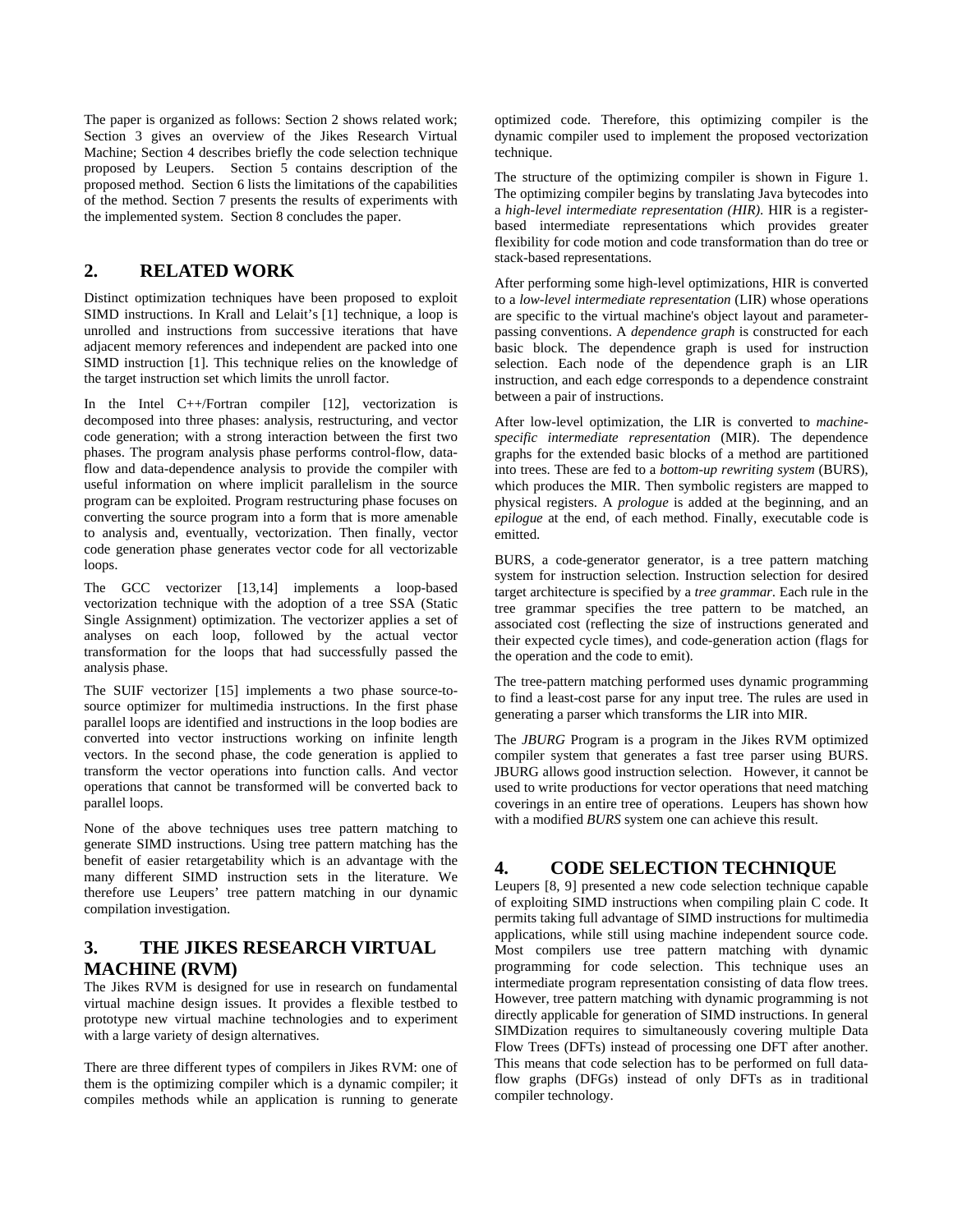Leupers showed a traditional technique of code selection for Media Processor with SIMD Instructions. He used SIMD instructions by considering the 32-bit data registers to be composed of either two 16-bit sub-registers or four 8-bit subregisters, So that any full register in C programming language may store either four "byte" data type, two "short data type, or a single "integer" at a time.

The solution that Leupers prefers and then used in the current work is to generate SIMD instructions already in the code generation process during the code selection phase. It maps the machine independent intermediate representation of a program into machine specific instruction. However, The new generated code operates only on symbolic 32-bit registers, in a manner that make the existing instruction scheduling and register allocation techniques can still be used.

Code selection is concerned with mapping an intermediate representation (IR) of the source program to machine instructions of the target processor. This task can be viewed as covering the IR by machine instruction pattern. Most current code selection techniques are based on tree covering and operate on DFT based on IRs of basic blocks; where the basic block is a straight-line piece of code without any jumps. Tree covering in general produces suboptimal covers for basic blocks. Since basic blocks generally appear in the form of data flow graphs (DFGs), DFG have to be split into DFTs. This is performed by cutting DFGs at nodes representing multiple uses of values.

In the process of DFG covering, the given DFG is partitioned into multiple DFTs by cutting the DFG at the common subexpressions (CSE) edges and computing optimal covers for each single DFT. This traditional approach is not directly capable of generating SIMD instructions, because this in general requires the consideration of multiple DFTs at a time.

Leupers overcome this problem by permitting the generation of alternative solutions during tree pattern matching. This approach is used instead of annotating only single optimal rule to each DFG node. All optimal rules are annotated including those for SIMD instructions, and only later determine the best rule globally for whole DFG. In order to achieve this, a dedicated nonterminal symbols is introduced in the tree grammar, which denote the different possibilities of using register. By applying this approach, these registers can be used as a full 32-bit register or as two separate 16-bit registers.

## **5. PROPOSED IMPLEMENTATION**

The proposed implementation uses loop unrolling to duplicate the loop body into a certain number of instances. Corresponding instructions from different iterations are then, when possible, packed together into SIMD instructions using the tree pattern matching technique. The proposed technique is implemented using Jikes RVM and generates SIMD instructions, capable to run on the IA-32 architecture.

The automatic vectorization is performed as follows: Loop unrolling is done by the Jikes RVM optimizing compiler during the phase for converting the bytecode into HIR. All we need here is to flag the basic blocks which contains the unrolled loops. This flag is then used during the phase for conversion of LIR to MIR to detect parts of code that are candidates for SIMDization and need

further processing. Thus, the phase for converting from LIR to MIR must then be modified to enable generation of SIMD code.

*Tree pattern matching* with *dynamic programming* is not directly applicable to generate *SIMD* instructions as this requires matching coverings of multiple *DFT*s. This means that code selection has to be performed on full data-flow graphs (*DFG*s) instead of separate *DFT*s as in traditional compiler technology.

To solve this problem, the modified BURS of Leupers is used. This requires the writing of new rules for matching similar BURS trees of nodes that may be packed into SIMD instructions, saving alternative coverings of some DFG's instead of just one as in original Jikes RVM, as well as adding procedures for checking constraints that has to be enforced if some instructions can be SIMDized. Figure 1 shows the structure of the Jikes RVM optimizing compiler; the figure highlights the phase where such modifications are made.

Next sub-sections describe the modifications done in the phase of conversion from LIR to MIR in the Jikes RVM optimized Compiler.



**Figure 1. Modifications on the internal structure of Jikes RVM optimizing compiler** 

# **5.1 Adding New Rules to the IA-32 BURS Rules to Perform SIMDization**

During the conversion from LIR to MIR, a basic block is transformed into DFGs. Then, those DFGs are transformed into DFTs [10].

During DFG covering process, each node is covered by the best cost rule that emits instructions to generate the appropriate MIR code. In the case of basic block that contains an unrolled loop, some similar DFTs will be generated corresponding to the unrolled iterations of the loop body. Consider, for example, the following unrolled loop that loads two short values from memory,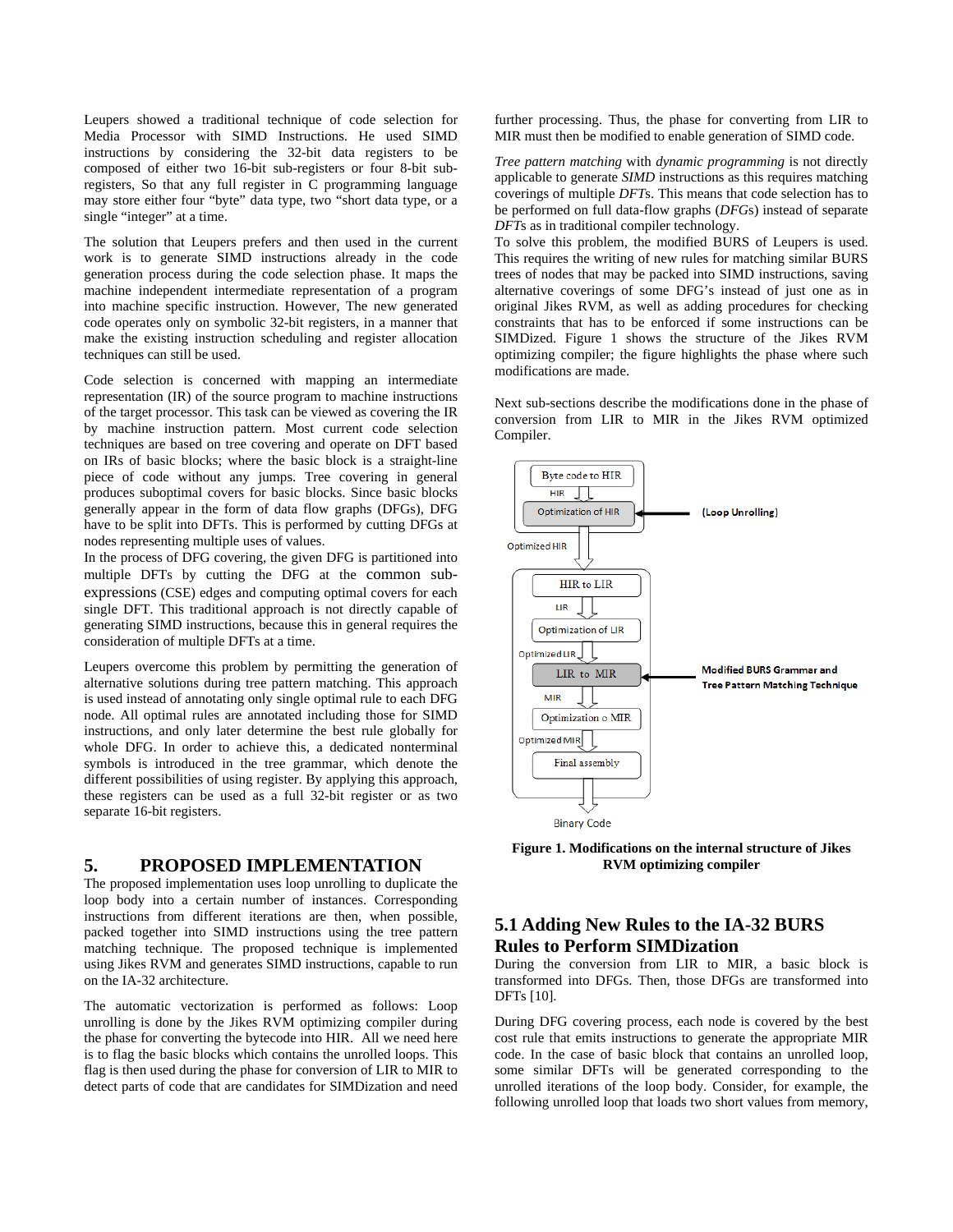performs '*and*' operation, then *stores* resulted values into memory.

$$
for (int i=0; i\n
$$
A[i] = (short) (B[i] & C[i] );
$$
\n
$$
A[i+1] = (short) (B[i+1] & C[i+1]);
$$
$$

The DFG representation of the basic block of the unrolled loop will contain two similar BURS trees each having the same rules that will cover the tree nodes during the DFG covering process. Figure 2 shows one such tree.



**Figure 2. BURS Tree for 'And' Operation on Short data type** 

The goal of the proposed technique is to detect those similar trees, then, when possible, pack them together into one tree that generates SIMD code.

The packing can be achieved by naming the first tree 'the high tree' and the second symmetric tree 'the low tree'. The 'high tree' is to be covered by special rules called 'high rules', and the 'low tree' by another symmetric rules called 'low rules'. Only 'high rules' are to generate SIMD code. The 'low rules' are used to keep information on the operands and used in matching of covering without emitting any code. This mapping is described in Figure 3.



**Figure 3 Generated Code from High and Low trees in Case of Short data type** 

As an example, consider an instruction for addition in LIR code such as "INT\_ADD". This instruction adds two 32-bit registers and also writes the result into a 32-bit register. This addition can be expressed by the following rule:

• 
$$
r
$$
: INT\_ADD(r, riv)

Where the nonterminal symbols "r" and "riv" denote a full 32-bit registers and "INT\_ADD" is a terminal symbol. Furthermore, when a SIMD instruction performs two 16-bit additions, two separate rules for modeling this behavior are described by

- r\_hi: INT\_ADD(r\_hi, riv\_hi)
- r\_lo: INT\_ADD(r\_lo, riv\_lo)

Where 'r\_lo' and 'r\_hi'' are nonterminals that denote the lower and upper 16-bit subregisters of a full register. Also, the same is applicable for the other nonterminals 'riv\_hi' and 'riv\_lo'. These two new rules are used to cover such nodes in the high and low trees respectively. The goal here is to make the high rule generate SIMD instructions while the low rule emits no code. Consequently, all other SIMD instructions are modeled in the same manner.

In general, selected trees must have the following characteristics:

- The root node is covered by three rules cover; which are: the normal rule cover, the high, and low rules which are used for the vectorization purpose.
- Operands of load and store operations must be vectors not scalar.
- Those loads/store operations perform load/store operations of 16-bit or 8-bit operands from/to memory.

Also, to identify that two trees are symmetric and guarantee the correctness of this packing process both trees are traversed in parallel to see if the following list of constraints are satisfied :

A pair of nodes  $N_i$ ,  $N_j$  in a DFG (instructions) can be packed into one *SIMD operation,* if:

- There is no scheduling precedence between  $N_i$  and  $N_i$
- $N_i$  and  $N_j$  have same operator.
- According to the tree grammar rules,  $N_i$  may be located in an upper sub-register,  $N_i$  may be located in a lower sub-register.
- If *Ni* and *Nj* represents *LOAD* / *STORE* operation then they load / store values from adjacent location of memory.

Similar processing is to be done, in case of four symmetric trees with operands of 8-bit data object. In this case, the first tree will be the 'high tree' which emits the SIMD instructions, while the remaining other three 'low trees' will be used only in matching the coverings and do not emit any code. This is shown in figure 4.

In this work, new rules are written to perform vector operations for load, store, addition, negation, logic operations, etc. These rules are appended to the IA-32 BURS rules.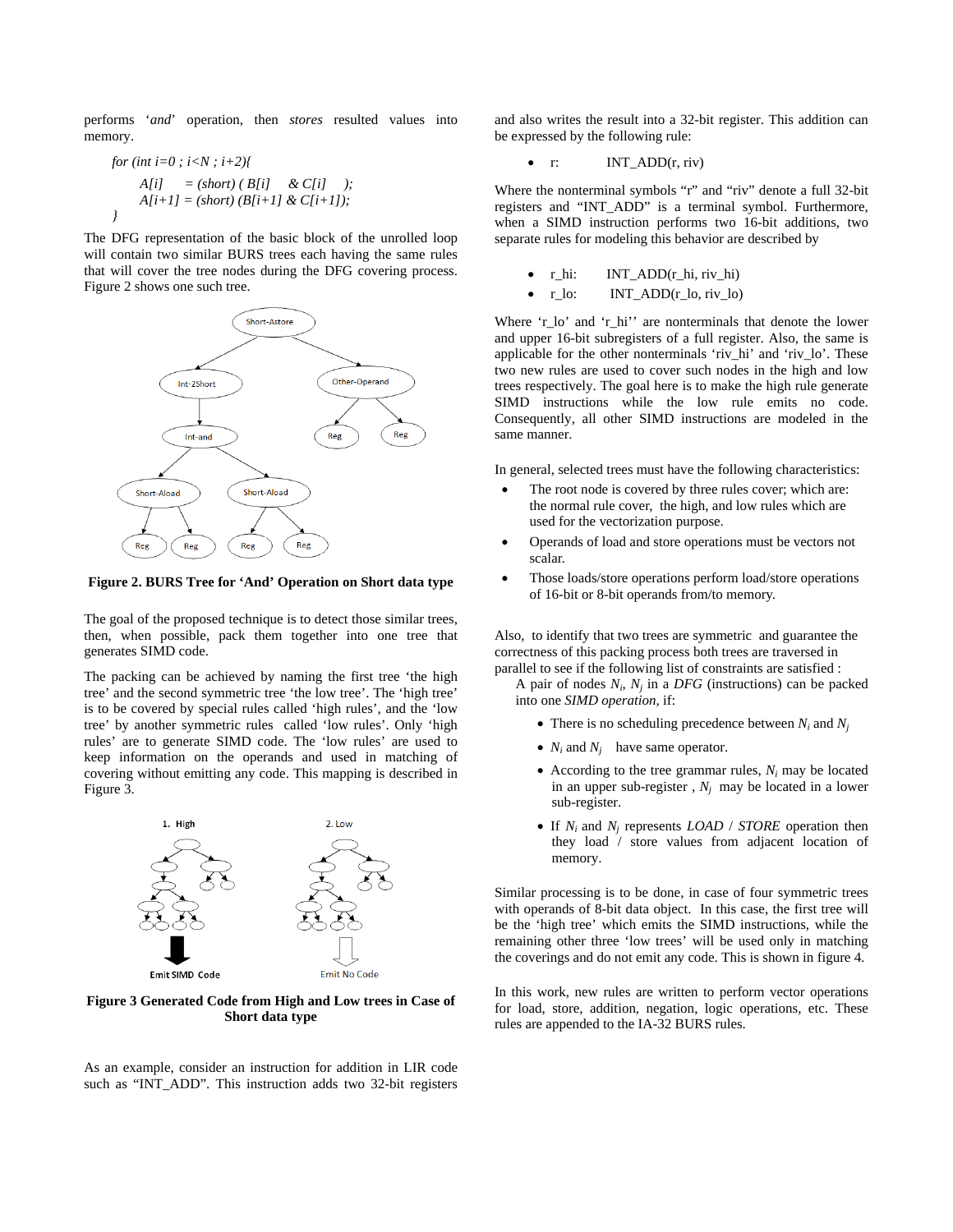

**Figure 4 Generated Code from High and Low trees in Case of Byte Data Type** 

#### **5.2 Modifications in JBURG Program**

JBURG is a program in Jikes RVM Optimizing Compiler that generates parser from BURS rules.

In this section, we will describe the modification done in the JBURG program to allow annotation of multiple optimal rules instead of only single rule.

This JBURG program generates Java code that parses BURS trees. During the tree parsing process, it annotates the optimal rule cover for each DFG node. Therefore, the modified part allows annotation of up to three optimal solutions for each node. Those rules must have the same cost which is the lowest one, where the first rule must be the normal rule used without the implementation of vectorization then the second and the third are its corresponding high and low rules respectively.

Those three covers are described by:

• First cover is the normal optimal solution with the best cost cover. Example of such cover:

```
r: SHORT_ALOAD(r, riv) \rightarrow Cost =20
```
Where the cost number is the cost of matching the pattern that reflects the size of instructions generated and their expected cycle time.

• Second cover is the optimal High rule which must have the same cost of the first cover. Example of such cover:

r\_hi: SHORT\_ALOAD (r, riv)  $\rightarrow$  Cost =20

• Third cover is the optimal Low rule which should have the same cost as the first and second cover, while also it has a symmetric template of the High rule except for the nonterminal extensions. Example of such cover

r\_to: SHORT\_ALOAD(r, riv) 
$$
\rightarrow
$$
 Cost = 20

This modification has been applied in the JBURG program to generate java code parser with a suitable structure to save all the three optimal rules solution. As well, preserve the order of the selected rules as shown in the above list for future consideration.

## **5.3 Modifications in Code Selection Technique**

The code selection phase comes after DFG covering process with the most optimal rules. During this phase, the best node cover is determined to be selected from the available three alternatives. At this point the unrolling flag already set during the loop unrolling phase is checked to make a decision whether to continue through the goal to maximize the use of SIMD instructions or not.

To ensure a valid packing of each pair of trees, the constraints mentioned in section 5.1 are examined. Each pair of trees can be packed in a SIMD instruction if the following conditions are satisfied:

- The parallel loads and stores of sub-registers implemented by SIMD instructions actually refer to adjacent data in memory.
- There is no scheduling precedence between nodes of each tree pair.

The data dependence graph already constructed in the optimized compiler of Jikes RVM is used; where each node in the graph represents an LIR operation that can be mapped easily to a BURS tree node, and each edge corresponds to a dependence constraint between a pair of instructions. This graph contains different types of dependency edges that are traversed to find dependences between different tree pairs.

## **5.4 Generation of SIMD Code**

If all constraints for correct vectorization are satisfied, SIMD code for such pair of symmetric trees can be generated. To allow this SIMD code generation, rules cover of such tree should be changed. Since JBURG code was earlier modified to save three different rule cover, then SIMD rule will be chosen from those rules. For example the three covers for both root node of the above tree in Figure 2 are as follows:

- stm:SHORT\_ASTORE(INT\_2SHORT(r), OTHER\_OPERAND(r,riv))
- stm: SHORT\_ASTORE(INT\_2SHORT(riv\_hi), OTHER\_OPERAND(r, riv))
- stm: SHORT\_ASTORE(INT\_2SHORT(riv\_lo), OTHER\_OPERAND(r, riv))

At this point, the root node of the first tree will change its rule cover by the second option which is the 'high rule'. As well, the second tree root will change its rule cover by the third option which is the 'low rule'. After that, both trees are relabeled to make sure that all children nodes are covered by the appropriate new rules cover.

#### **6. Limitations**

The current implementation has some limitations that can be implemented in the future work. These limitations are described by:

- The current technique allows packing of two short data objects or four byte data objects only into one 32-bit data object.
- The current work is applied only into the IA-32 machine architecture.
- Supported operations includes: load, store, add, subtract, and, or, not and the array\_copy operation, while the add and subtract operations are implemented assuming that a special hardware eliminate the carry propagations.
- Each SIMD tree must contain at least a load and/or store operations.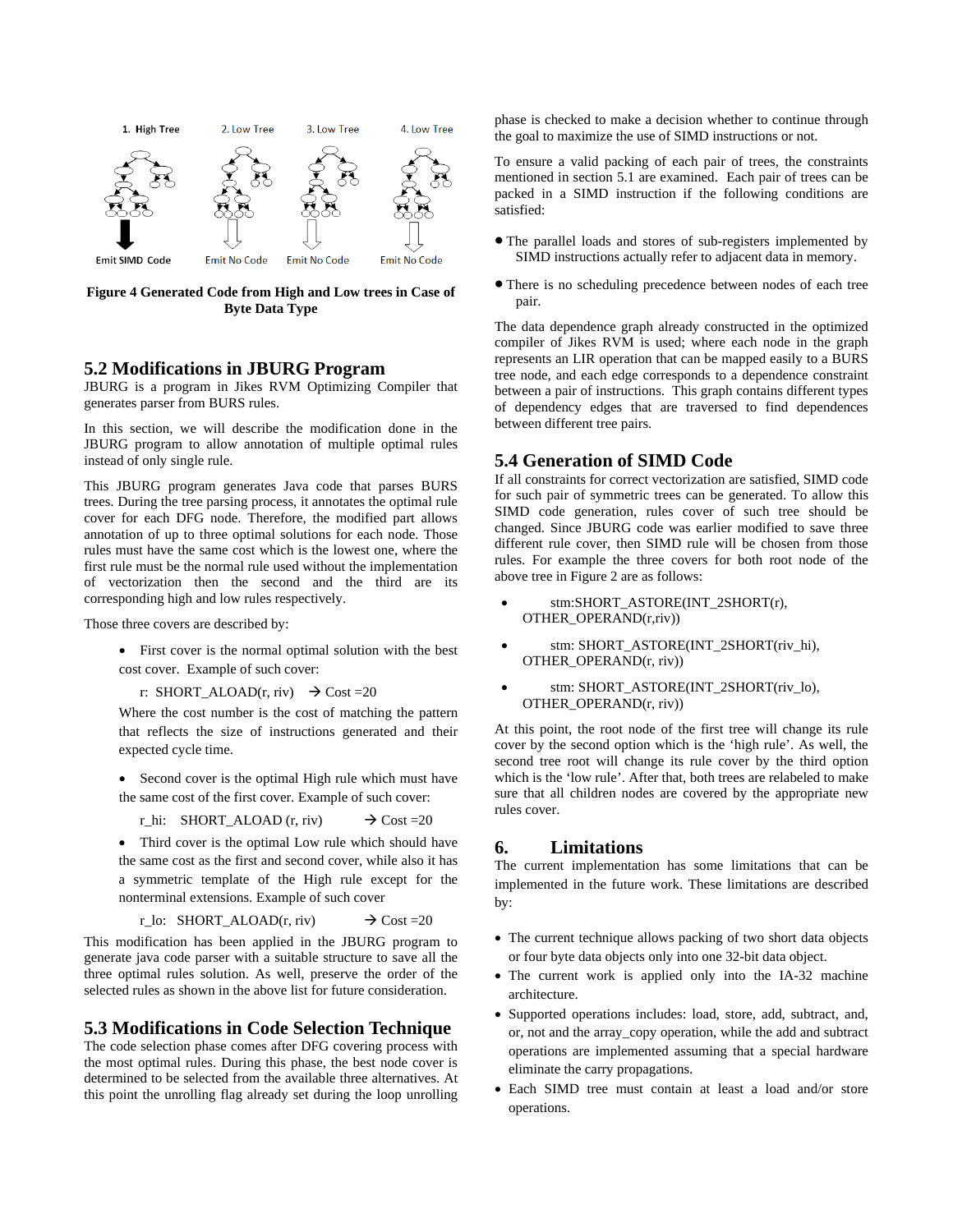- To limit the checks needed to ensure that there is no dependency, the loop body must contain one operation. Besides, if the loop reads and modifies values of the same array, array element inside the loop must be in the form of affine array access  $(A[x^*i+k]$  where x is always equal to one).
- All memory access are aligned or handled by the hardware.
- No support for constants and invariants (e.g.,  $x[i]=6$  or  $y$ ).
- Supports only operations on one dimensional array.
- All memory accesses are consecutive (stride=1)

## **7. RESULTS**

For initial evaluation of the system, we consider a simple loop and a more complex loop that are typical in multimedia applications. The first performs a simple logic operation on two arrays, and the second performs an image composting operation. To assess performance, we chose the static count of generated MIR instructions and the total run time as performance metrics. The former metric sheds light on the maximum speed up possible, whereas the latter gives the actual overall speed up, taking into consideration compilation time and various overheads.

The first loop performs 'and' operation on two short arrays as follows:

*for(int i=0; i<N ; i++) A3[i] = (short)(A1[i] & A2[i]);* 

The total number of MIR instructions decreases from 44 to only 27 instructions when SIMDization is used, giving a theoretical maximum speed up [6] of 1.6. In case of the same loop but with bytes data types, the number of instructions decreases from 78 to only 29 instructions. In such case theoretical maximum speed up is 2.68.

Table 1 shows the run time required for executing  $10^8$  'anding' loop iterations. This large number is intentionally chosen to decrease the effect of compilation time. The two columns represent the results for anding two short data objects and two bytes data objects respectively. This loop was tested using three different compilation options: The first is compiling the loop without unrolling optimization; the second is setting the unrolling factor to one in case of short data objects, and two in case of byte data objects; the third is applying the new vectorization technique, which implies using the loop unrolling feature and generating SIMD code.

| Run time(ms)                                                                                                                                                                                                                                                                                     | Short data-type | Byte data-type |  |
|--------------------------------------------------------------------------------------------------------------------------------------------------------------------------------------------------------------------------------------------------------------------------------------------------|-----------------|----------------|--|
| Simple Loop                                                                                                                                                                                                                                                                                      | 378             | 378            |  |
| <b>Unrolled Loop</b>                                                                                                                                                                                                                                                                             | 331             | 318            |  |
| SIMD Loop                                                                                                                                                                                                                                                                                        | 213             | 128            |  |
| $\mathbf{m}$ and $\mathbf{m}$ and $\mathbf{m}$ and $\mathbf{m}$ and $\mathbf{m}$ and $\mathbf{m}$ and $\mathbf{m}$ and $\mathbf{m}$ and $\mathbf{m}$ and $\mathbf{m}$ and $\mathbf{m}$ and $\mathbf{m}$ and $\mathbf{m}$ and $\mathbf{m}$ and $\mathbf{m}$ and $\mathbf{m}$ and $\mathbf{m}$ and |                 |                |  |

**Table 1: Run time Comparisons of Vector Anding** 

As expected the run time required to execute unrolled loop is better than the original loop due to decreasing the number of loop overheads. On the other hand, generating SIMD code improves performance significantly. In case of the short data-type, speed up gained by using loop unrolling is around 1.14. But when using SIMD code the speed up ratio from unrolled loop to the SIMD one is 1.6, which is the same as when comparing static instruction

counts. On the other hand, in case of byte data-type the speed up ratio between unrolled loop and the SIMD one is 2.5, which is close to the static instruction count result (2.68).

Figure 5 presents the run time speedup when using our implementation with different data types. As shown, the speed up of anding 8-bit data objects is greater than anding 16-bit data objects, which is expected due to fixed machine word size.



**Figure 5 Speed up graph for short and byte data-types** 

Decreasing the compilation time is highly recommended since it affects the overall execution time. Figures 6 and 7 represent the total execution time of the 'anding' loop in both short and byte data-types respectively. The two curves represent executing the loop in two different conditions: Firstly, by applying the new vectorization technique, and secondly, without applying it. The overhead of compilation with the new technique is amortized by the run time reduction due to SIMDization. However, achieving the maximum potential speed up requires substantial number of loop iterations (in the order of  $10^7$  loop iterations).



**Figure 6 Graph of total execution time of vector and with short data-type** 

The worst case would appear in case of loop carried dependence. In such case an extra compilation time using the new vectorization technique will occur. While, the run time of the program does not change since there is no exploitation of SIMD code. For example in case of figure 6 and 7 loops, if a dependency exists, no runtime reduction will occur, but only a small compilation overhead which is no more than 20 ms will be introduced.